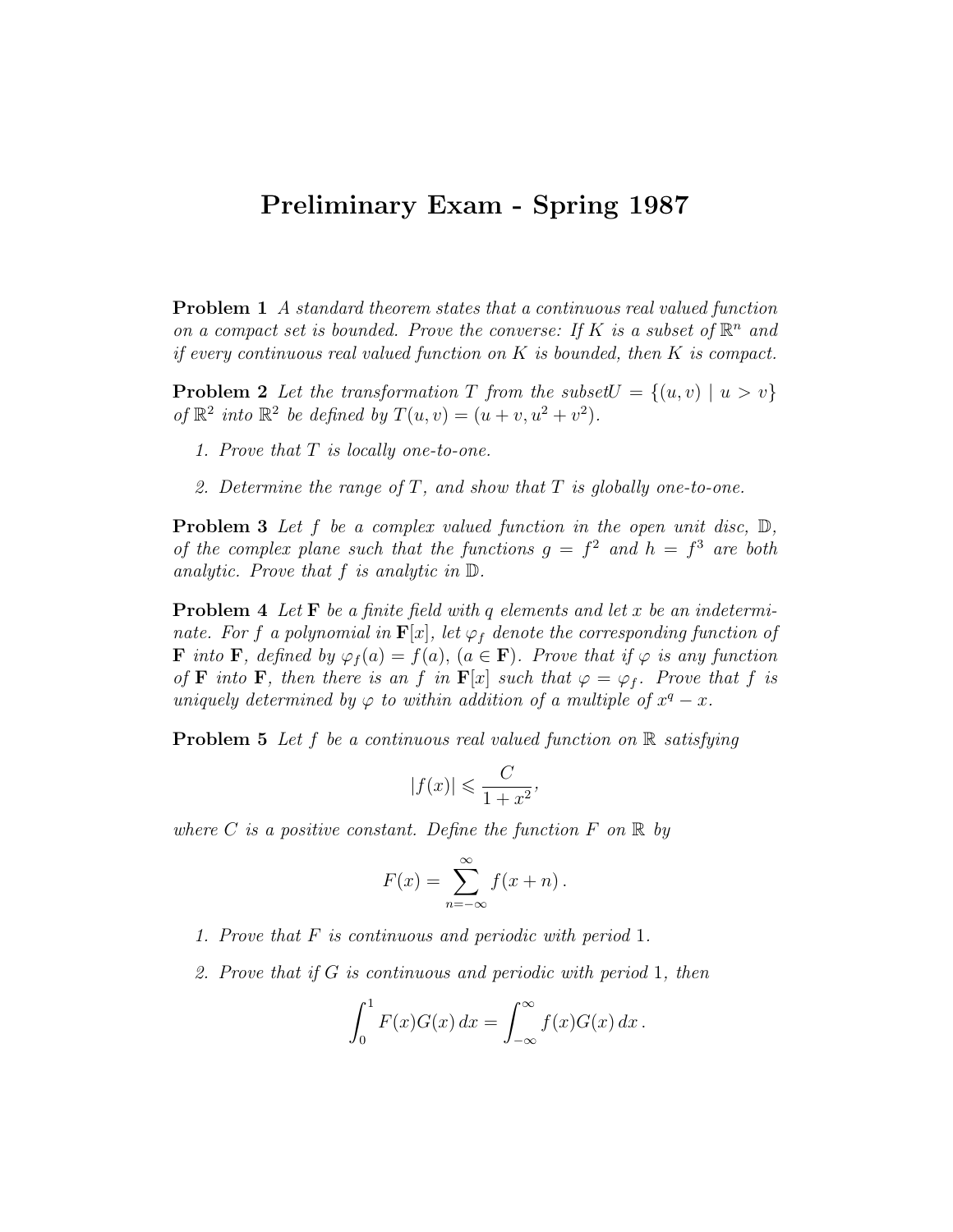**Problem 6** Let f be an analytic function in the open unit disc of the complex plane such that  $|f(z)| \leq C/(1-|z|)$  for all z in the disc, where C is a positive constant. Prove that  $|f'(z)| \leq 4C/(1-|z|)^2$ .

**Problem 7** Let p, q and r be continuous real valued functions on  $\mathbb{R}$ , with  $p > 0$ . Prove that the differential equation

$$
p(t)x''(t) + q(t)x'(t) + r(t)x(t) = 0
$$

is equivalent to (i.e., has exactly the same solutions as) a differential equation of the form

$$
(a(t)x'(t))' + b(t)x(t) = 0,
$$

where a is continuously differentiable and b is continuous.

**Problem 8** Prove that if the nonconstant polynomial  $p(z)$ , with complex coefficients, has all of its roots in the half-plane  $\Re z > 0$ , then all of the roots of its derivative are in the same half-plane.

**Problem 9** Let A be an  $m \times n$  matrix with rational entries and b an mdimensional column vector with rational entries. Prove or disprove: If the equation  $Ax = b$  has a solution x in  $\mathbb{C}^n$ , then it has a solution with x in  $\mathbb{Q}^n$ .

Problem 10 *Prove that any finite group of order n is isomorphic to a sub*group of  $\mathbb{O}(n)$ , the group of  $n \times n$  orthogonal real matrices.

**Problem 11** Show that the equation  $ae^x = 1 + x + x^2/2$ , where a is a positive constant, has exactly one real root.

Problem 12 Evaluate the integral

$$
I = \int_0^{1/2} \frac{\sin x}{x} dx
$$

to an accuracy of two decimal places; that is, find a number  $I^*$  such that  $I |I^*| < 0.005$ .

**Problem 13** Let f be a real valued  $C<sup>1</sup>$  function defined in the punctured plane  $\mathbb{R}^2 \setminus \{(0,0)\}\.$  Assume that the partial derivatives  $\partial f/\partial x$  and  $\partial f/\partial y$ are uniformly bounded; that is, there exists a positive constant M such that  $|\partial f/\partial x| \leqslant M$  and  $|\partial f/\partial y| \leqslant M$  for all points  $(x, y) \neq (0, 0)$ . Prove that

$$
\lim_{(x,y)\to(0,0)} f(x,y)
$$

exists.